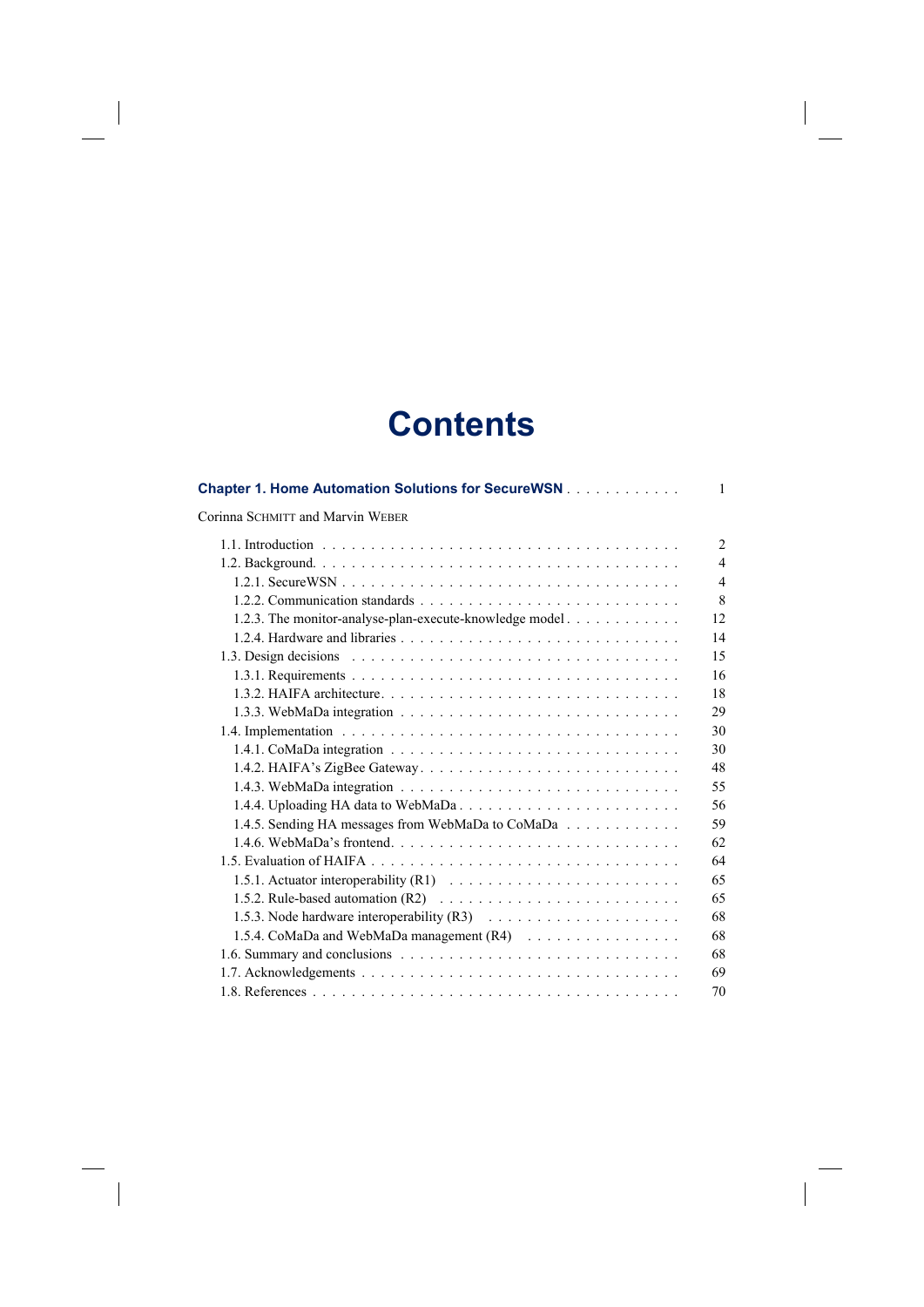$\overline{\phantom{a}}$ 

 $\overline{\phantom{a}}$ 

| Robinson RAJU and Melody MOH                                            |  |
|-------------------------------------------------------------------------|--|
|                                                                         |  |
|                                                                         |  |
|                                                                         |  |
|                                                                         |  |
|                                                                         |  |
|                                                                         |  |
|                                                                         |  |
|                                                                         |  |
| 2.3.4. Enhancements to IoT communication protocols                      |  |
|                                                                         |  |
|                                                                         |  |
| 2.4.1. Stages of defining an authentication protocol for IoT            |  |
| 2.4.2. Taxonomy of authentication schemes for IoT                       |  |
| 2.5. A primer on mutual authentication and key management terminologies |  |
|                                                                         |  |
|                                                                         |  |
|                                                                         |  |
|                                                                         |  |
|                                                                         |  |
|                                                                         |  |
| 2.6.2. Flow of user authentication and authorization                    |  |
| 2.6.3. Examples of mutual authentication schemes                        |  |
|                                                                         |  |
|                                                                         |  |
|                                                                         |  |
| Chapter 3. SRAM Physically Unclonable Functions for Smart Home IoT      |  |
| Fayez GEBALI and Mohammad MAMUN                                         |  |
|                                                                         |  |
|                                                                         |  |
|                                                                         |  |
|                                                                         |  |
| 3.4. Silicon physically unclonable functions (PUF)                      |  |
| 3.4.1. Mutual authentication and key exchange using PUF                 |  |
|                                                                         |  |
| 3.5. Convolutional encoding and Viterbi decoding the SRAM words         |  |
|                                                                         |  |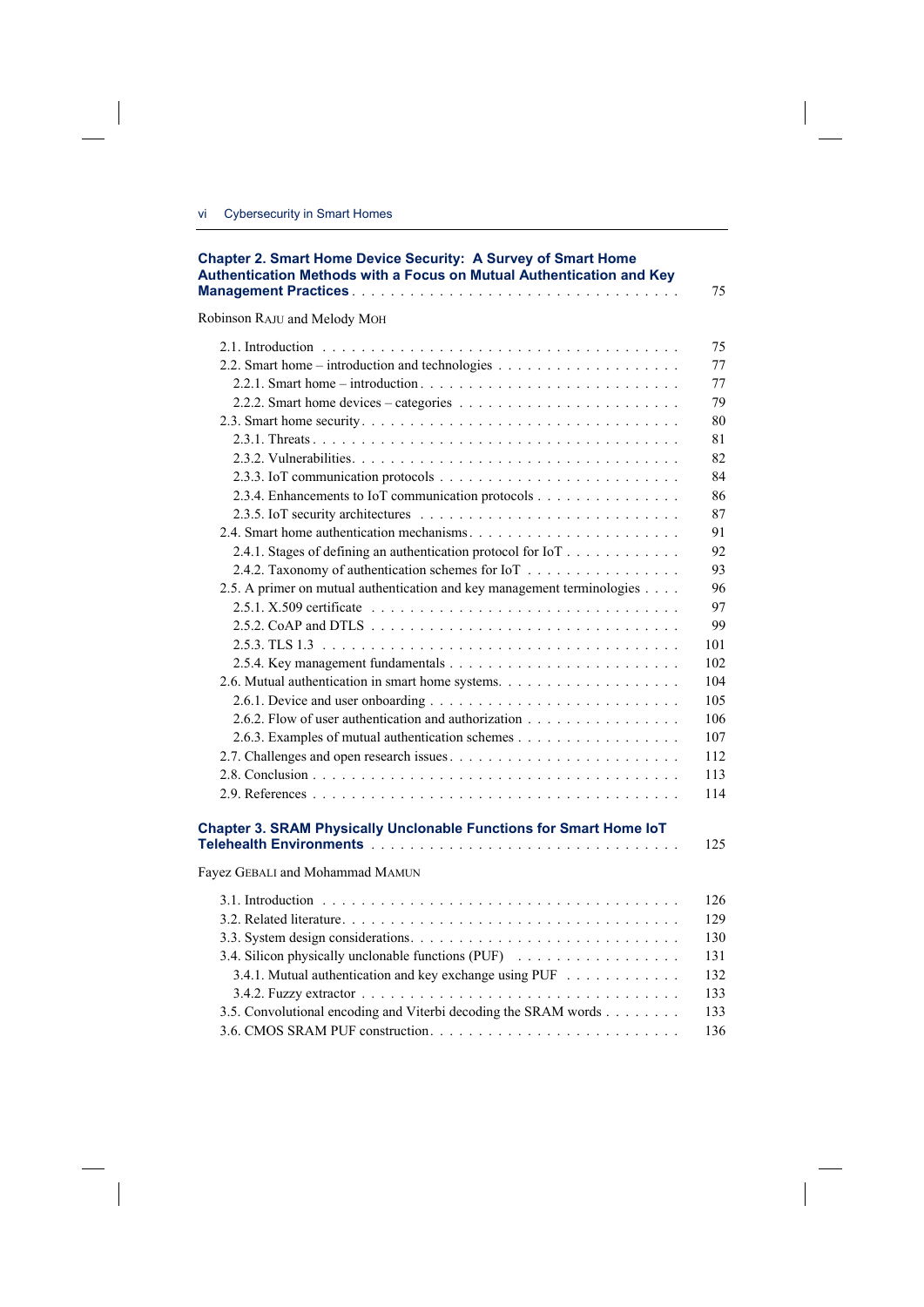$\overline{\phantom{a}}$ 

 $\overline{\phantom{a}}$ 

| 3.6.2. Extracting the SRAM cell statistical parameters                                                                                                                                          |  |
|-------------------------------------------------------------------------------------------------------------------------------------------------------------------------------------------------|--|
| 3.6.3. Obtaining the golden SRAM PUF memory content                                                                                                                                             |  |
|                                                                                                                                                                                                 |  |
|                                                                                                                                                                                                 |  |
|                                                                                                                                                                                                 |  |
|                                                                                                                                                                                                 |  |
|                                                                                                                                                                                                 |  |
| 3.7.3. Algorithm #3: repeated challenge with bit selection.                                                                                                                                     |  |
|                                                                                                                                                                                                 |  |
|                                                                                                                                                                                                 |  |
|                                                                                                                                                                                                 |  |
|                                                                                                                                                                                                 |  |
|                                                                                                                                                                                                 |  |
| <b>Chapter 4. IoT Network Security in Smart Homes</b>                                                                                                                                           |  |
| Manju LATA and Vikas KUMAR                                                                                                                                                                      |  |
|                                                                                                                                                                                                 |  |
|                                                                                                                                                                                                 |  |
|                                                                                                                                                                                                 |  |
|                                                                                                                                                                                                 |  |
|                                                                                                                                                                                                 |  |
|                                                                                                                                                                                                 |  |
| Chapter 5. IoT in a New Age of Unified and Zero-Trust Networks and<br>Sava ZXIVANOVICH, Branislav TODOROVIC, Jean Pierre LORRÉ, Darko TRIFUNOVIC,<br>Adrian KOTELBA, Ramin SADRE and Axel LEGAY |  |
|                                                                                                                                                                                                 |  |
|                                                                                                                                                                                                 |  |
|                                                                                                                                                                                                 |  |
|                                                                                                                                                                                                 |  |
|                                                                                                                                                                                                 |  |
|                                                                                                                                                                                                 |  |
|                                                                                                                                                                                                 |  |
| 5.5. Security and privacy protection with a zero-trust approach                                                                                                                                 |  |
| 5.6. Case study: secure and private interactive intelligent conversational                                                                                                                      |  |
|                                                                                                                                                                                                 |  |
|                                                                                                                                                                                                 |  |
| 5.6.3. Use case mapping on the reference architecture                                                                                                                                           |  |
|                                                                                                                                                                                                 |  |
|                                                                                                                                                                                                 |  |
|                                                                                                                                                                                                 |  |
|                                                                                                                                                                                                 |  |

 $\overline{\phantom{a}}$ 

 $\mathcal{L}^{\mathcal{L}}$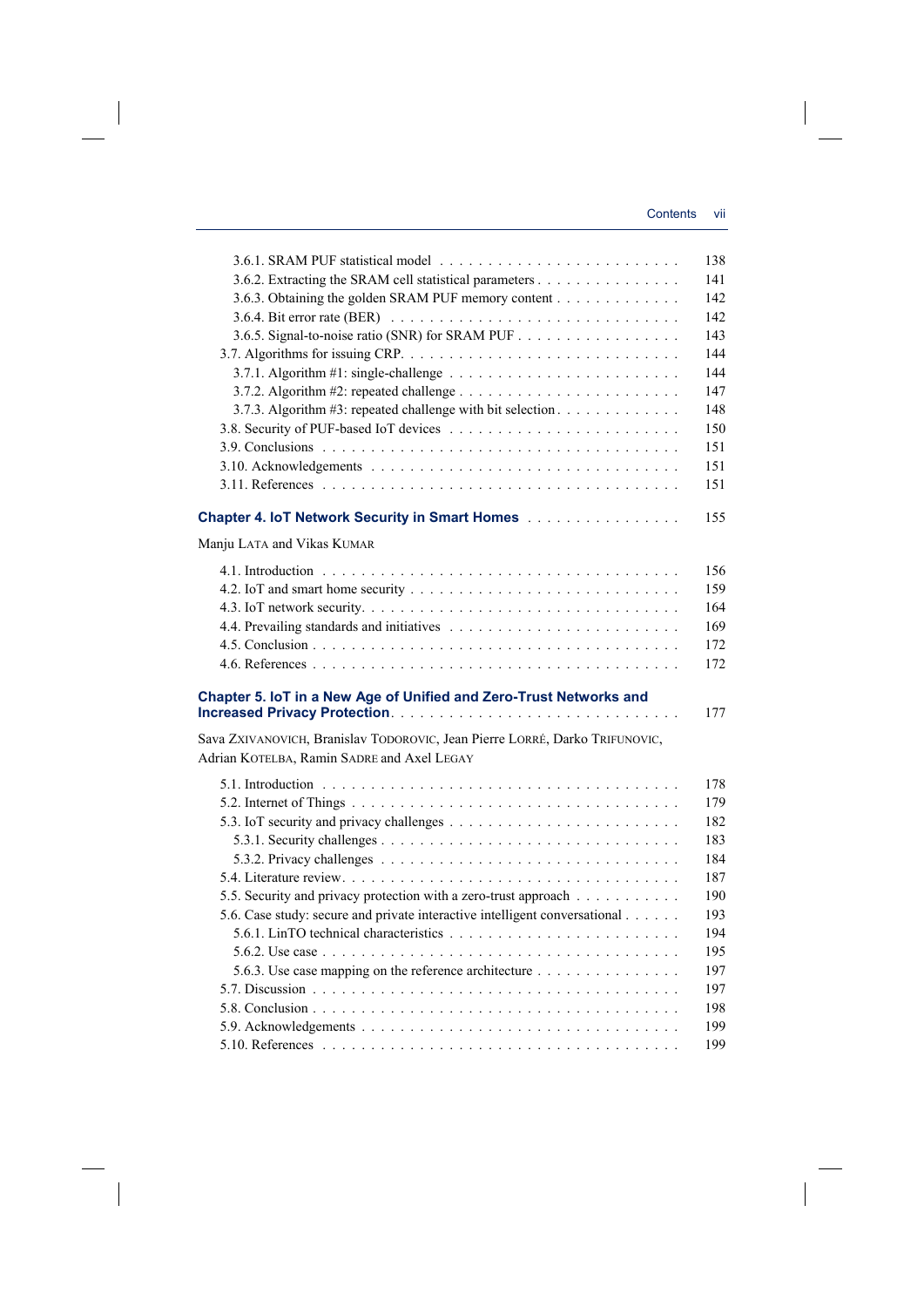$\overline{\phantom{a}}$ 

 $\overline{\phantom{a}}$ 

| Chapter 6. IOT, Deep Learning and Cybersecurity in Smart Homes:  |
|------------------------------------------------------------------|
| Mirna ATIEH, Omar MOHAMMAD, Ali SABRA and Nehme RMAYTI           |
|                                                                  |
|                                                                  |
|                                                                  |
|                                                                  |
|                                                                  |
|                                                                  |
|                                                                  |
|                                                                  |
|                                                                  |
|                                                                  |
|                                                                  |
|                                                                  |
|                                                                  |
|                                                                  |
|                                                                  |
|                                                                  |
|                                                                  |
|                                                                  |
|                                                                  |
|                                                                  |
|                                                                  |
| 6.6. Artificial intelligence, machine learning and deep learning |
|                                                                  |
|                                                                  |
|                                                                  |
|                                                                  |
|                                                                  |
| 6.7.1. Human activity recognition in smart homes                 |
| 6.7.2. Neural network algorithm for human activity recognition   |
| 6.7.3. Deep neural networks used in human activity recognition   |
|                                                                  |
|                                                                  |
|                                                                  |
|                                                                  |
| 6.8.4. Related work of anomaly detection in smart homes          |
|                                                                  |
|                                                                  |
|                                                                  |